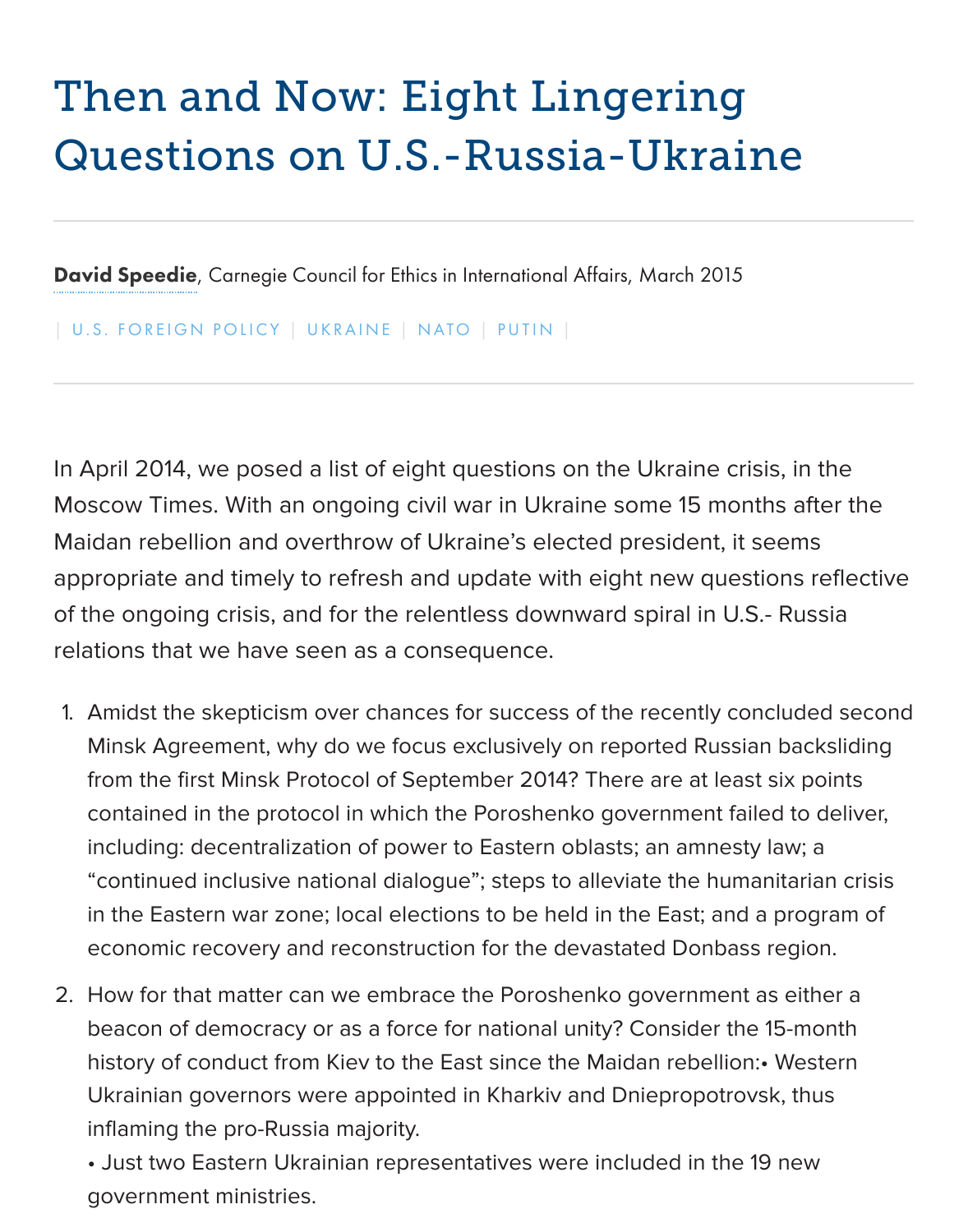• Representatives of ultra-right forces found high-ranking government posts, including the Svoboda movement, which was denounced in a 2012 European Parliament resolution as "xenophobic, racist and anti-Semitic."

• The Poroshenko regime continues to wage war on its own people with relentless attacks on the eastern cities, with 50,000 new troops, including distinctly dubious "irregular" forces, and with millions of refugees and displaced persons in the East.

- 3. Why do we fail to understand that threats do not work with Putin's Russia? Much is made in the United States and the West of the claim that our actions are directed not against the people of Russia, but against the Putin regime. But reports from Russia since the implementation of sweeping Western sanctions suggest that even among those who are not by any means reflexively pro-Putin there is a continued groundswell of opinion that the United States and the European Union have gone too far, both in meddling in the Ukraine crisis and in seeking to "punish" Russia. For example, Mikhail Gorbachev—no friend of the current president, but the architect of the end of the Cold War with Presidents Reagan and George H. W. Bush—blames U.S. "triumphalism" for the current crisis in Ukraine and in bilateral relations.
- 4. Does anyone in the Obama administration understand history—which serves to remind us that the very idea of "Rus," Russian identity, was born in Kiev, centuries before Moscow's founding? Ukraine will never be just another country to Russia, or, for that matter, to the 30 percent of those of Russian origin who live in Ukraine (a statistic to be borne in mind when we read in Western media and official propaganda of "[all] Ukraine's" longing for Western embrace). There is simply no country with a relationship to the United States remotely, 3/21/14- approaching the historical, cultural, and ethnic bonds of Ukraine to Russia. Another, darker symbolic significance lies in the historical fact that both Napoleon and Hitler invaded Russia through Ukraine. Moreover, in criticizing Russia for including Ukraine in a "sphere of influence/interest," we should think of our own historical imperative in the form of the 200-year-old Monroe Doctrine, whereby we reserve the right to resist and repel any foreign adventurism on the entire American continent (a right we have invoked—in Cuba, in Central America). A violent and prolonged civil war is being waged in Russia's immediate neighborhood, and there is a distinct possibility that the U.S. Congress will vote to provide advanced weaponry to one side in the dispute. What would our response be if the situation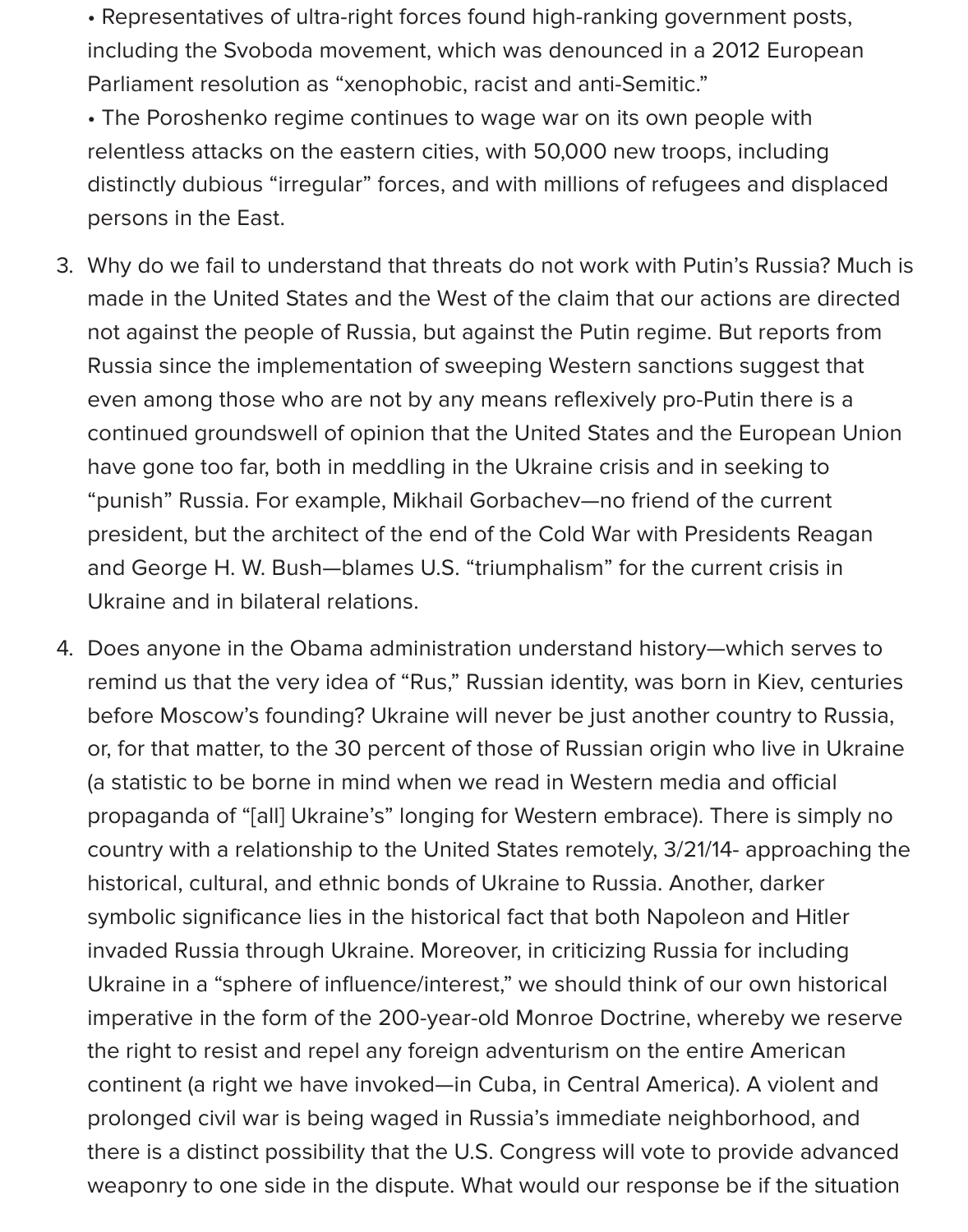were reversed, with Russian arms flowing into a conflict on the North American continent?

- 5. Why, given this deep historical bond, is there the collective neuralgia in the United States and the West over proposals that would have avoided the zero-sum choice forcing Ukraine into an "Us or Them" cul de sac of being a bedfellow of either Russia or NATO? Why is the "Ukraine [and Georgia] in NATO" intent still on the table? Are we really ready to invoke Chapter 5 of the NATO charter in the case of a Ukraine within NATO? As Harvard's Stephen Walt has recently observed: "Ukraine did not begin with a bold Russian move, or even a series of illegitimate Russian demands; it began when the United States and the EU tried to move Ukraine out of Russia's orbit and into the West's sphere of influence." What was the purpose of the "association agreement" talks, launched by the EU with Ukraine in 2013, if not to anger Russia?
- 6. Why do we allow the Ukraine tail to wag the dog of essential cooperation between the United States and Russia—now all but lost—on matters of critical mutual interest? These include critical nuclear arms treaties, on which there is significant backsliding, including the Intermediate-Range Nuclear Forces Treaty (INF); the Islamic State of Iraq the Levant (ISIL) and the threat of Islamic terrorism from North Africa to Yemen; Afghanistan and illegal narcotics trade; Iran and the P5 + 1 negotiations; cyber terrorism; and Syria.
- 7. What has happened to eradicate any semblance of a coherent "policy" toward Russia? The current U.S. approach (we cannot dignify it with "policy") consists of just two ingredients: hectoring Russia for its actions in its neighborhood and for its internal human rights record; and unabashed Schadenfreude at Russia's economic setbacks. Each was included in President Obama's State of the Union speech in January, in what was no more than a passing jibe. He described Russia as "isolated" (Russia is in fact building links with others who may bristle at what they see as U.S. hegemony—most notably but not exclusively China.) Obama also described Russia's economy as being "in tatters" (Russia, in common with all oilproducing economies, faces severe consequences of price erosion, but Russia has, unlike the disastrous '90s, built up reserves as a bulwark to cover external debt needs, according to no less a source than Moody's).
- 8. Why do we resort, rather like middle-school bullies, to a relentless stream of ad hominem attacks on President Putin? In U.S. media and policy circles, he is usually depicted both visually and verbally as a ludicrous caricature, a one-dimensional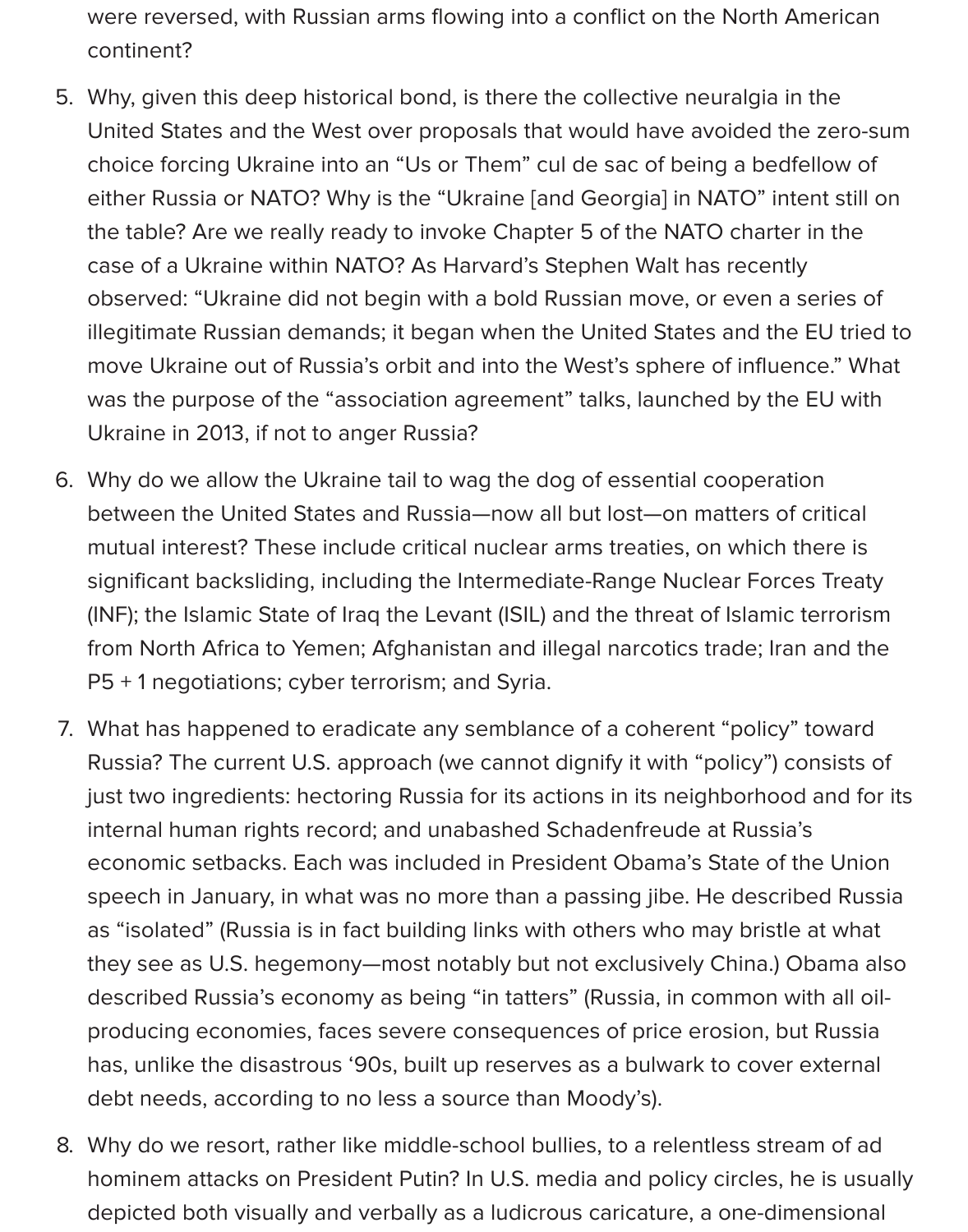



Search Perspectives on Peace and Security



## [The Norris and Margery Bendet](http://www.tuftsgloballeadership.org/symposium/2015/)son 30th Annual EPIIC International Symposium

A public forum supported by **Carnegie Corporation of New York** and run by EPIIC stud featuring international experts in panel discussions and workshops, held on the Tufts U campus, Medford MA.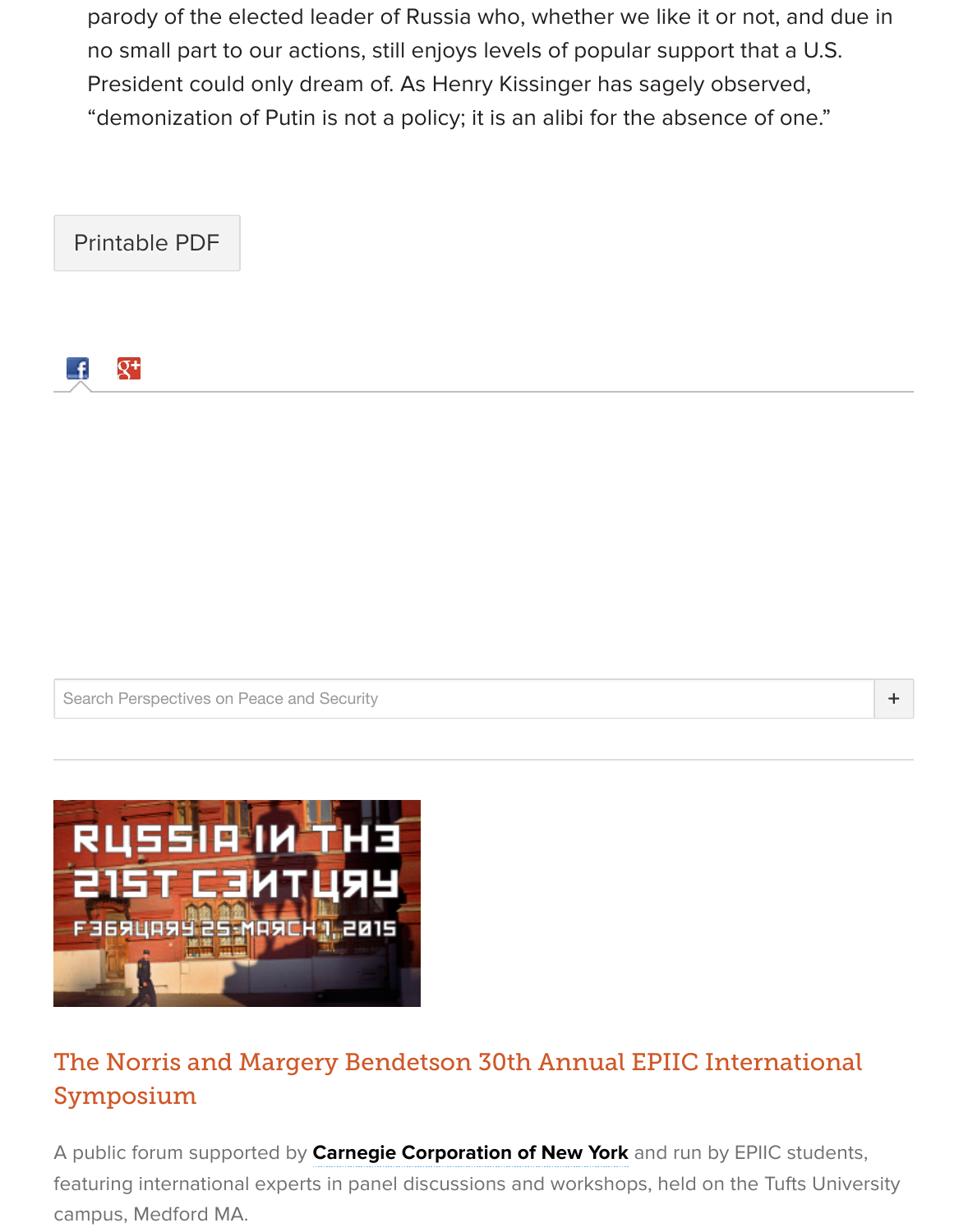

-

 $\vert$